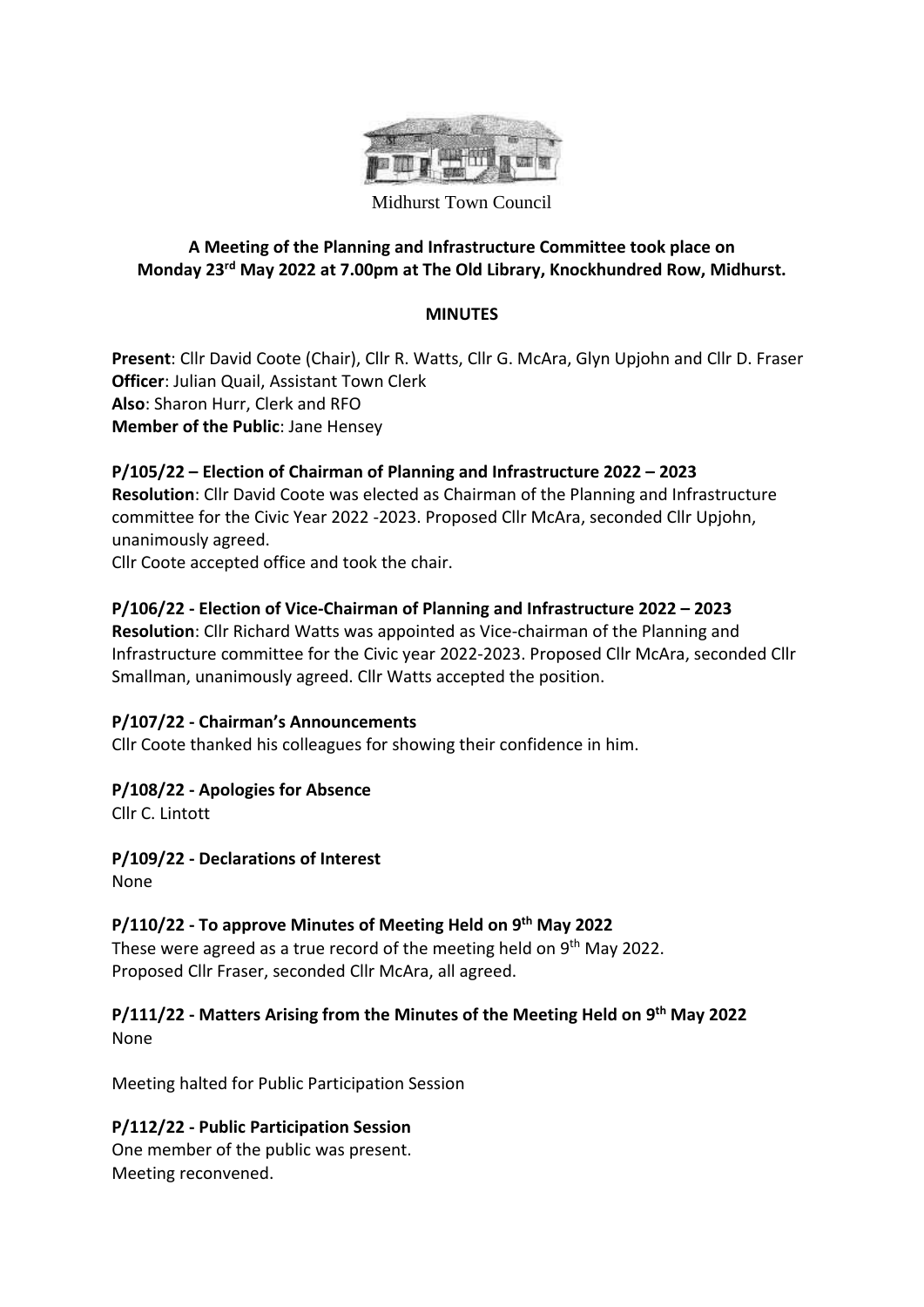# **P/113/22 - Planning Applications**

#### 113.1 SDNP/22/02043/HOUS

Demolition of existing single storey extension and erection of a part single, part 2 storey side and rear extension.

Holly Cottage, Sandy Lane, Midhurst, GU29 9RH

**Decision:** MTC has no objection to this application providing all parties take account of what the Environmental Officer states.

#### 113.2 SDNP/22/01877/FUL

Change of use of back office to flat Old Surgery, Rumbolds Hill, Midhurst, GU29 9BY **Decision**: MTC rejects this application on the grounds that it is a listed building and the proposal is inadequate for the development. In addition, it is a loss of two offices within the town.

# **P/114/22 - Tree Applications**

None

# **P/115/22 - Further update information from Montpelier Estates**

As requested, Montpelier Estates provide the Town Clerk with their revised plans for the Grange Development. The committee noted that this was an improvement and were grateful that Montpelier's architect had listened to the committee's concerns.

**P/116/22 - River Rother Pollution -** Cllrs Sutton, Fraser and Watts visited the South Ambersham Water Treatment Plant to learn about the circumstances that lead to the release of untreated sewage into the River Rother. Southern Water explained what happens when the amount of sewage and rainwater exceeds the handling capacity of the plant, with excess waste being transferred to a holding tank, which allows solids to settle and when full overflows into the river. Short of building additional tanks to cope with the overflow, which is scheduled in the next few years, there is little that can be done at the moment. Short of having separate systems for rainfall and sewage, the only immediate solution is to reduce the amount that goes into the system by our maximising the use of water butts and soakaways.

Although Councillors were informed that "little if any raw sewage" from the South Ambersham plant is dispatched into the boundary adjacent River Rother, the Council and customers of Southern Water have no way of verifying this. A Despatch Certificate from the appropriate regulatory authority the UK Government's Environment Agency was last issued in 2018. Visiting Midhurst Town Councillors came away from this visit in the most part reassured that the South Ambersham WWTW is working as intended with a conscientious, knowledgeable and very approachable staff.

It was agreed that this would be added to agenda of the next planning meeting for further discussion.